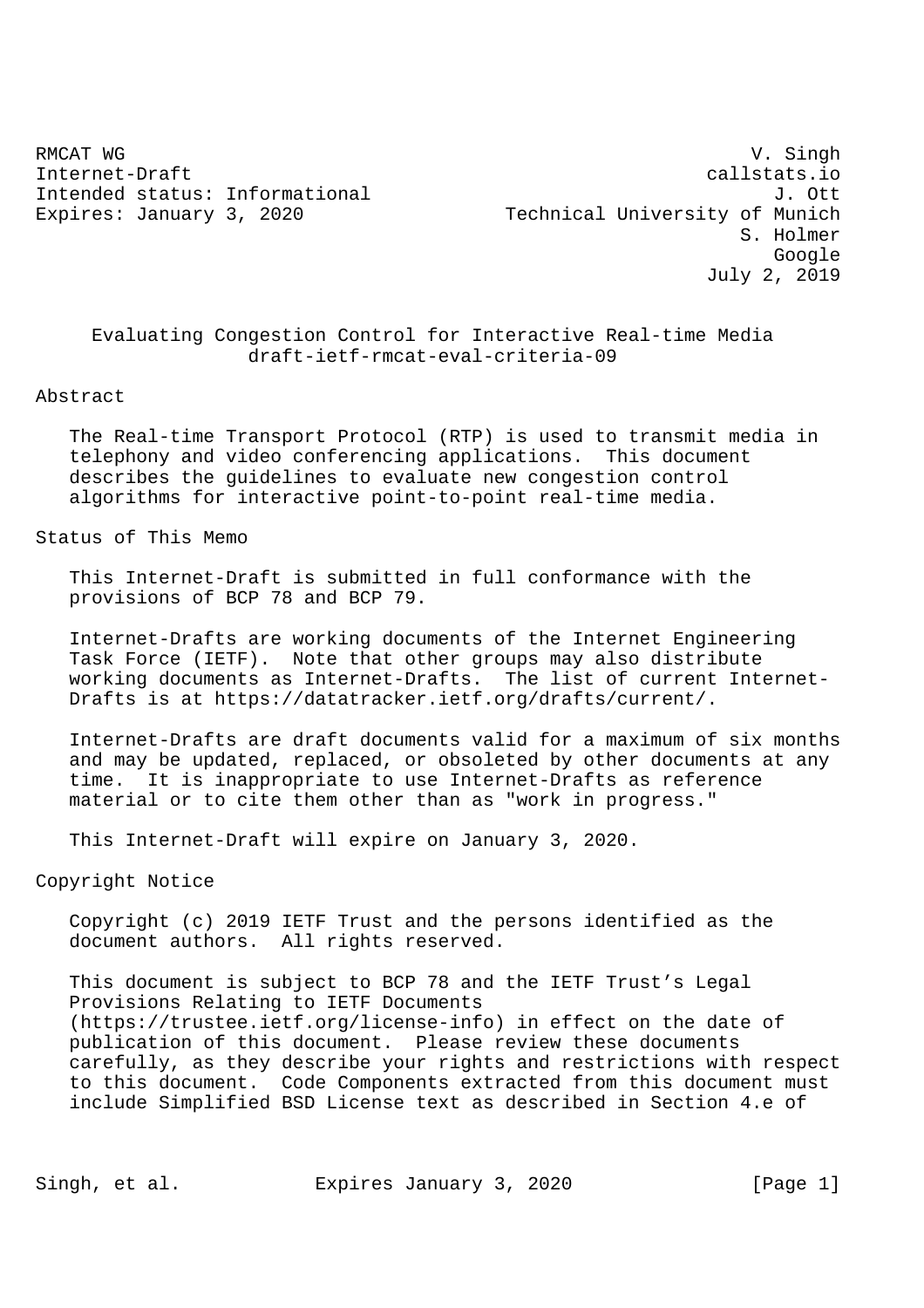the Trust Legal Provisions and are provided without warranty as described in the Simplified BSD License.

Table of Contents

| 1.                                                                                                                                                                                                                                                                                     | 3              |
|----------------------------------------------------------------------------------------------------------------------------------------------------------------------------------------------------------------------------------------------------------------------------------------|----------------|
| 2.                                                                                                                                                                                                                                                                                     | $\overline{3}$ |
| 3.                                                                                                                                                                                                                                                                                     | $\overline{3}$ |
| 3.1.                                                                                                                                                                                                                                                                                   | 5              |
| 4. List of Network Parameters                                                                                                                                                                                                                                                          | 5              |
| 4.1. One-way Propagation Delay                                                                                                                                                                                                                                                         | 5              |
| 4.2.                                                                                                                                                                                                                                                                                   | 6              |
| Drop Tail Router Queue Length<br>4.3.                                                                                                                                                                                                                                                  | 6              |
| Loss generation model<br>4.4.                                                                                                                                                                                                                                                          | 7              |
|                                                                                                                                                                                                                                                                                        | 7              |
| 4.5.1. Random Bounded PDV (RBPDV)                                                                                                                                                                                                                                                      | 8              |
| 4.5.2. Approximately Random Subject to No-Reordering Bounded                                                                                                                                                                                                                           |                |
| $(NR-RPVD)$<br><b>PDV</b>                                                                                                                                                                                                                                                              | 9              |
| 4.5.3. Recommended distribution                                                                                                                                                                                                                                                        | - 9            |
| 5.                                                                                                                                                                                                                                                                                     | 10             |
| 6.<br>Traffic Models<br>and the contract of the contract of the contract of the contract of the contract of the contract of the contract of the contract of the contract of the contract of the contract of the contract of the contract of the contra                                 | 10             |
|                                                                                                                                                                                                                                                                                        | 10             |
|                                                                                                                                                                                                                                                                                        | 10             |
|                                                                                                                                                                                                                                                                                        | 11             |
| 7.                                                                                                                                                                                                                                                                                     | 11             |
| 8.                                                                                                                                                                                                                                                                                     | 12             |
| 9.                                                                                                                                                                                                                                                                                     | 12             |
|                                                                                                                                                                                                                                                                                        | 12             |
|                                                                                                                                                                                                                                                                                        | 12             |
| 11.1. Normative References                                                                                                                                                                                                                                                             | 12             |
| 11.2. Informative References                                                                                                                                                                                                                                                           | 13             |
| Application Trade-off<br>Appendix A.                                                                                                                                                                                                                                                   | 14             |
| A.1.                                                                                                                                                                                                                                                                                   | 14             |
| Appendix B.                                                                                                                                                                                                                                                                            | 14             |
| B.1. Changes in draft-ietf-rmcat-eval-criteria-07                                                                                                                                                                                                                                      | 15             |
| Changes in draft-ietf-rmcat-eval-criteria-06<br>B.2.                                                                                                                                                                                                                                   | 15             |
| Changes in draft-ietf-rmcat-eval-criteria-05<br>$\begin{array}{cccccccccccccc} . & . & . & . & . & . & . \end{array}$<br>B.3.                                                                                                                                                          | 15             |
| Changes in draft-ietf-rmcat-eval-criteria-04<br>B.4.<br>$\mathbf{1}$ , $\mathbf{1}$ , $\mathbf{1}$ , $\mathbf{1}$ , $\mathbf{1}$                                                                                                                                                       | 15             |
| Changes in draft-ietf-rmcat-eval-criteria-03<br>B.5.<br>$\cdots$                                                                                                                                                                                                                       | 15             |
| Changes in draft-ietf-rmcat-eval-criteria-02<br>B.6.<br>and the contract of the contract of the contract of the contract of the contract of the contract of the contract of the contract of the contract of the contract of the contract of the contract of the contract of the contra | 15             |
| Changes in draft-ietf-rmcat-eval-criteria-01<br>B.7.                                                                                                                                                                                                                                   | 15             |
| Changes in draft-ietf-rmcat-eval-criteria-00<br>B.8.                                                                                                                                                                                                                                   | 16             |
| Changes in draft-singh-rmcat-cc-eval-04 $\ldots$<br>B.9.                                                                                                                                                                                                                               | 16             |
| B.10. Changes in draft-singh-rmcat-cc-eval-03                                                                                                                                                                                                                                          | 16             |
|                                                                                                                                                                                                                                                                                        |                |
| B.11. Changes in draft-singh-rmcat-cc-eval-02<br><u>na na manang mga kalendar na mga kalendar na mga kalendar na mga kalendar na mga kalendar na mga kalendar ng kalendar na kalendar na kalendar na kalendar na kalendar na kalendar na kalendar na kalendar na kalendar na kale</u>  | 16             |
| B.12. Changes in draft-singh-rmcat-cc-eval-01.                                                                                                                                                                                                                                         | 16             |
|                                                                                                                                                                                                                                                                                        | 17             |

Singh, et al. Expires January 3, 2020 [Page 2]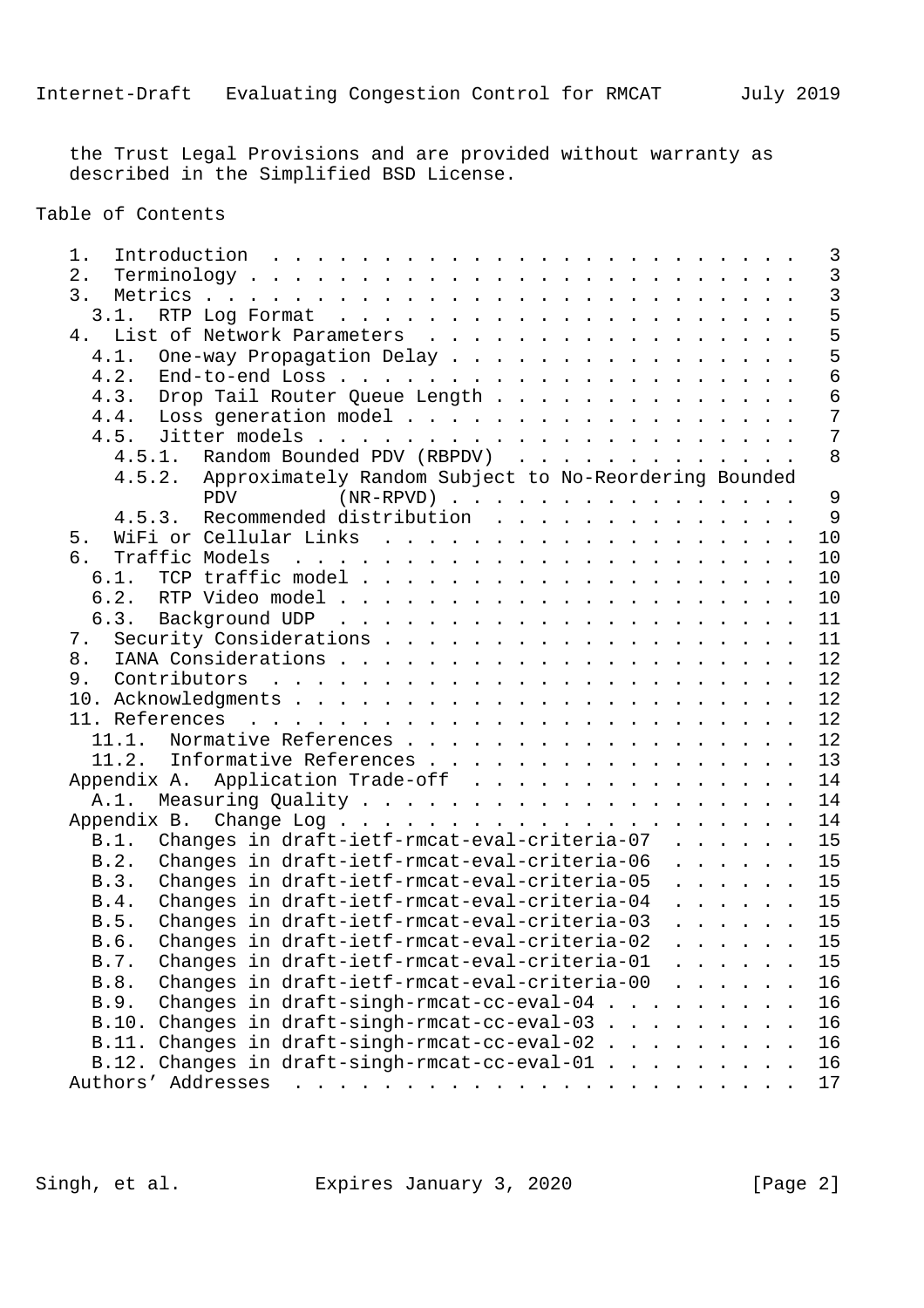### 1. Introduction

 This memo describes the guidelines to help with evaluating new congestion control algorithms for interactive point-to-point real time media. The requirements for the congestion control algorithm are outlined in [I-D.ietf-rmcat-cc-requirements]). This document builds upon previous work at the IETF: Specifying New Congestion Control Algorithms [RFC5033] and Metrics for the Evaluation of Congestion Control Algorithms [RFC5166].

 The guidelines proposed in the document are intended to help prevent a congestion collapse, promote fair capacity usage and optimize the media flow's throughput. Furthermore, the proposed algorithms are expected to operate within the envelope of the circuit breakers defined in RFC8083 [RFC8083].

 This document only provides broad-level criteria for evaluating a new congestion control algorithm. The minimal requirement for congestion control proposals is to produce or present results for the test scenarios described in [I-D.ietf-rmcat-eval-test] (Basic Test Cases). Additionally, proponents may produce evaluation results for the wireless test scenarios [I-D.ietf-rmcat-wireless-tests].

## 2. Terminology

 The terminology defined in RTP [RFC3550], RTP Profile for Audio and Video Conferences with Minimal Control [RFC3551], RTCP Extended Report (XR) [RFC3611], Extended RTP Profile for RTCP-based Feedback (RTP/AVPF) [RFC4585] and Support for Reduced-Size RTCP [RFC5506] apply.

#### 3. Metrics

 This document specifies testing criteria for evaluating congestion control algorithms for RTP media flows. Proposed algorithms are to prove their performance by means of simulation and/or emulation experiments for all the cases described.

 Each experiment is expected to log every incoming and outgoing packet (the RTP logging format is described in Section 3.1). The logging can be done inside the application or at the endpoints using PCAP (packet capture, e.g., tcpdump, wireshark). The following are calculated based on the information in the packet logs:

- 1. Sending rate, Receiver rate, Goodput (measured at 200ms intervals)
- 2. Packets sent, Packets received

Singh, et al. Expires January 3, 2020 [Page 3]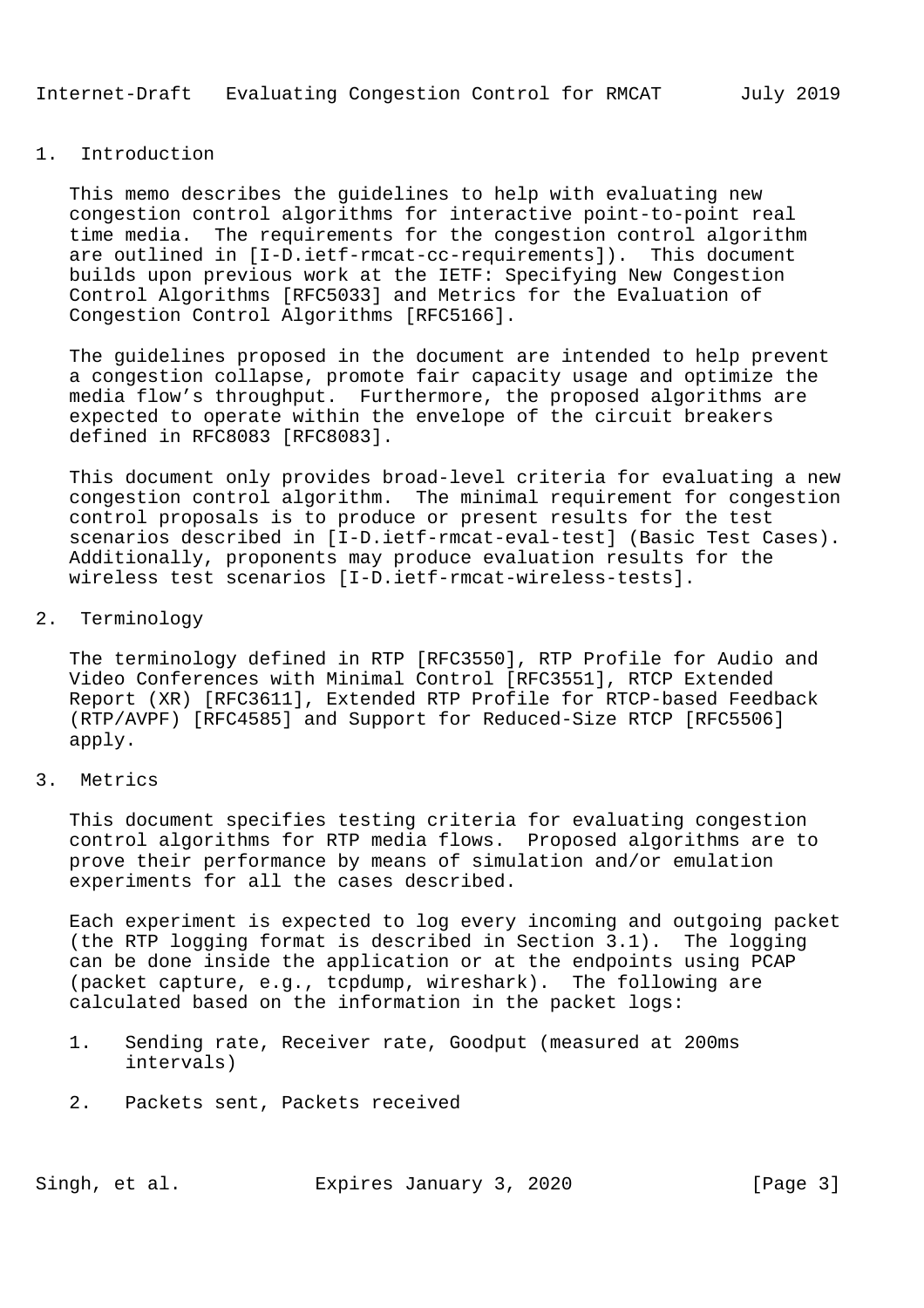- 3. Bytes sent, bytes received
- 4. Packet delay
- 5. Packets lost, Packets discarded (from the playout or de-jitter buffer)
- 6. If using, retransmission or FEC: post-repair loss
- 7. Self-Fairness and Fairness with respect to cross traffic: Experiments testing a given congestion control proposal must report on relative ratios of the average throughput (measured at coarser time intervals) obtained by each RTP media stream. In the presence of background cross-traffic such as TCP, the report must also include the relative ratio between average throughput of RTP media streams and cross-traffic streams. During static periods of a test (i.e., when bottleneck bandwidth is constant and no arrival/departure of streams), these report on relative ratios serve as an indicator of how fair the RTP streams share bandwidth amongst themselves and against cross traffic streams. The throughput measurement interval should be set at a few values (for example, at 1s, 5s, and 20s) in order to measure fairness across different time scales. As a general guideline, the relative ratio between congestion controlled RTP flows with the same priority level and similar path RTT should be bounded between (0.333 and 3.) For example, see the test scenarios described in [I-D.ietf-rmcat-eval-test].
- 8. Convergence time: The time taken to reach a stable rate at startup, after the available link capacity changes, or when new flows get added to the bottleneck link.
- 9. Instability or oscillation in the sending rate: The frequency or number of instances when the sending rate oscillates between an high watermark level and a low watermark level, or vice-versa in a defined time window. For example, the watermarks can be set at 4x interval: 500 Kbps, 2 Mbps, and a time window of 500ms.
- 10. Bandwidth Utilization, defined as ratio of the instantaneous sending rate to the instantaneous bottleneck capacity. This metric is useful only when a congestion controlled RTP flow is by itself or competing with similar cross-traffic.

 Note that the above metrics are all objective application-independent metrics. Refer to Section 3, in [I-D.ietf-netvc-testing] for objective metrics for evaluating codecs.

Singh, et al. Expires January 3, 2020 [Page 4]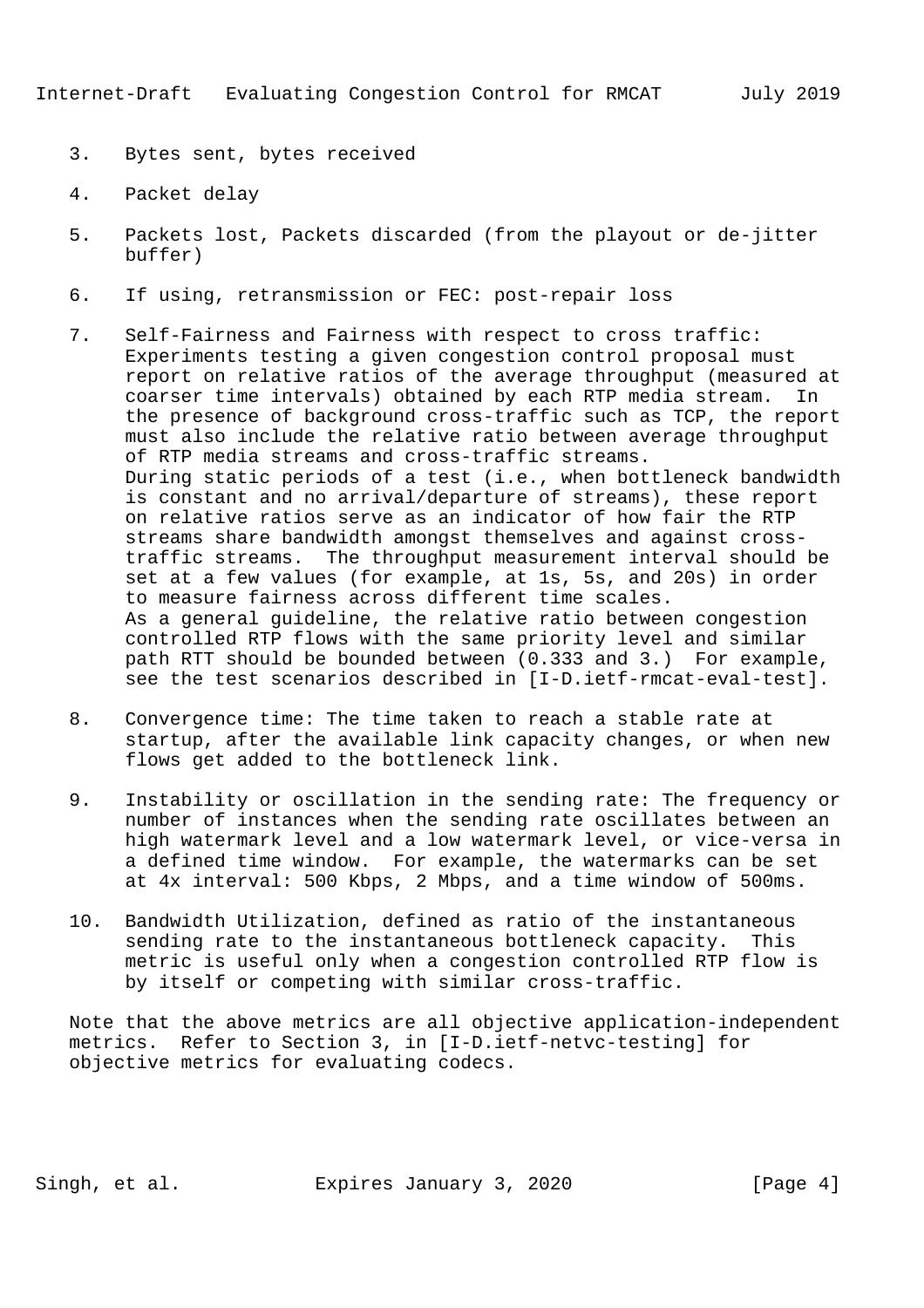From the logs the statistical measures (min, max, mean, standard deviation and variance) for the whole duration or any specific part of the session can be calculated. Also the metrics (sending rate, receiver rate, goodput, latency) can be visualized in graphs as variation over time, the measurements in the plot are at 1 second intervals. Additionally, from the logs it is possible to plot the histogram or CDF of packet delay.

# 3.1. RTP Log Format

 Having a common log format simplifies running analyses across and comparing different measurements. The log file SHOULD be tab or comma separated containing the following details:

> Send or receive timestamp (unix) RTP payload type SSRC RTP sequence no RTP timestamp marker bit payload size

 If the congestion control implements, retransmissions or FEC, the evaluation should report both packet loss (before applying error resilience) and residual packet loss (after applying error resilience).

4. List of Network Parameters

 The implementors initially are encouraged to choose evaluation settings from the following values:

4.1. One-way Propagation Delay

 Experiments are expected to verify that the congestion control is able to work across a broad range of path characteristics, also including challenging situations, for example over trans-continental and/or satellite links. Tests thus account for the following different latencies:

- 1. Very low latency: 0-1ms
- 2. Low latency: 50ms
- 3. High latency: 150ms
- 4. Extreme latency: 300ms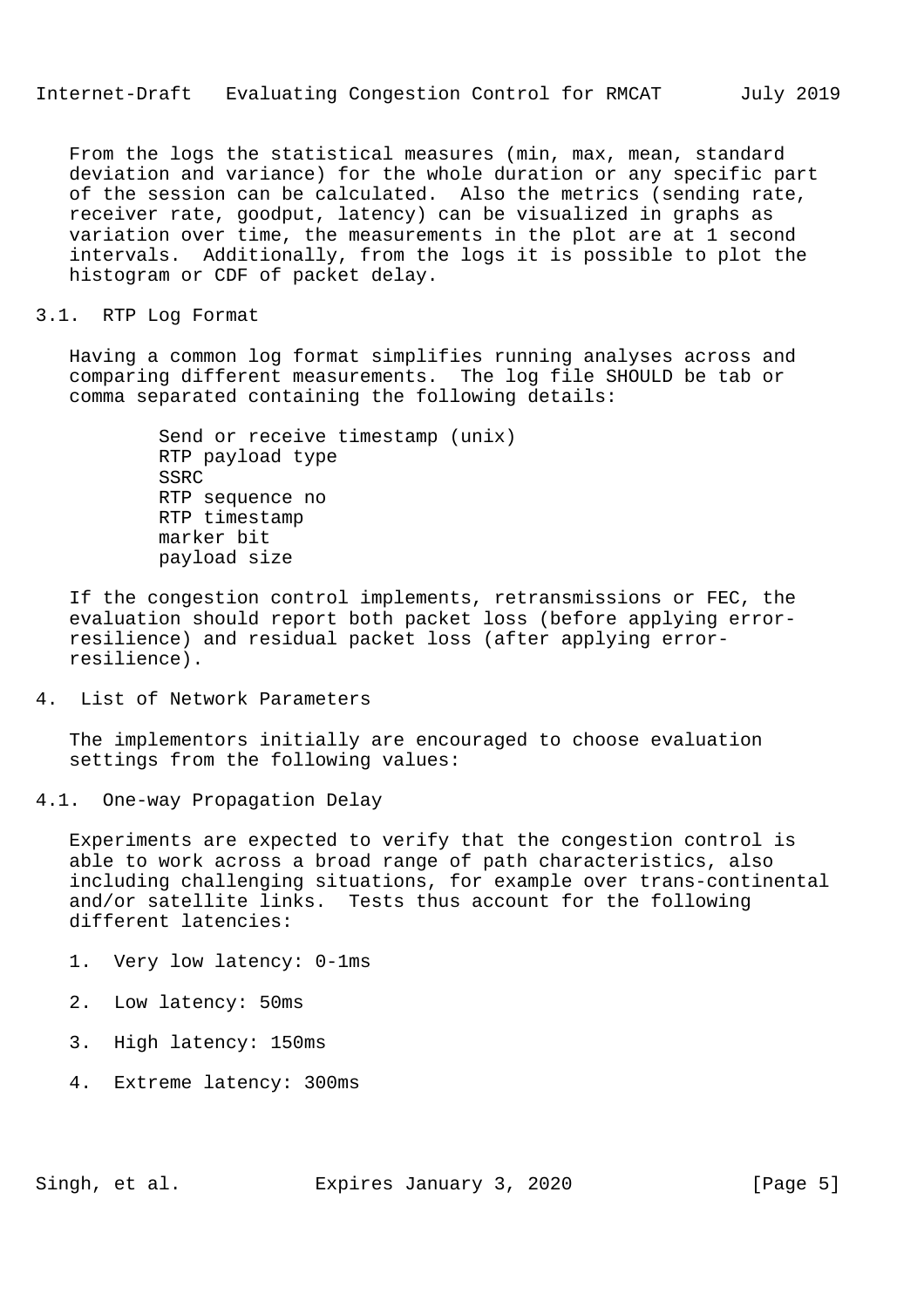## 4.2. End-to-end Loss

 Many paths in the Internet today are largely lossless but, with wireless networks and interference, towards remote regions, or in scenarios featuring high/fast mobility, media flows may exhibit substantial packet loss. This variety needs to be reflected appropriately by the tests.

 To model a wide range of lossy links, the experiments can choose one of the following loss rates, the fractional loss is the ratio of packets lost and packets sent.

- 1. no loss: 0%
- 2. 1%
- 3. 5%
- 4. 10%
- 5. 20%

#### 4.3. Drop Tail Router Queue Length

 Routers SHOULD be configured to use Drop Trail queues in the experiments due to their (still) prevalent nature. Experimentation with AQM schemes is encouraged but not mandatory.

 The router queue length is measured as the time taken to drain the FIFO queue. It has been noted in various discussions that the queue length in the current deployed Internet varies significantly. While the core backbone network has very short queue length, the home gateways usually have larger queue length. Those various queue lengths can be categorized in the following way:

- 1. QoS-aware (or short): 70ms
- 2. Nominal: 300-500ms
- 3. Buffer-bloated: 1000-2000ms

 Here the size of the queue is measured in bytes or packets and to convert the queue length measured in seconds to queue length in bytes:

QueueSize (in bytes) = QueueSize (in sec) x Throughput (in bps)/8

Singh, et al. Expires January 3, 2020 [Page 6]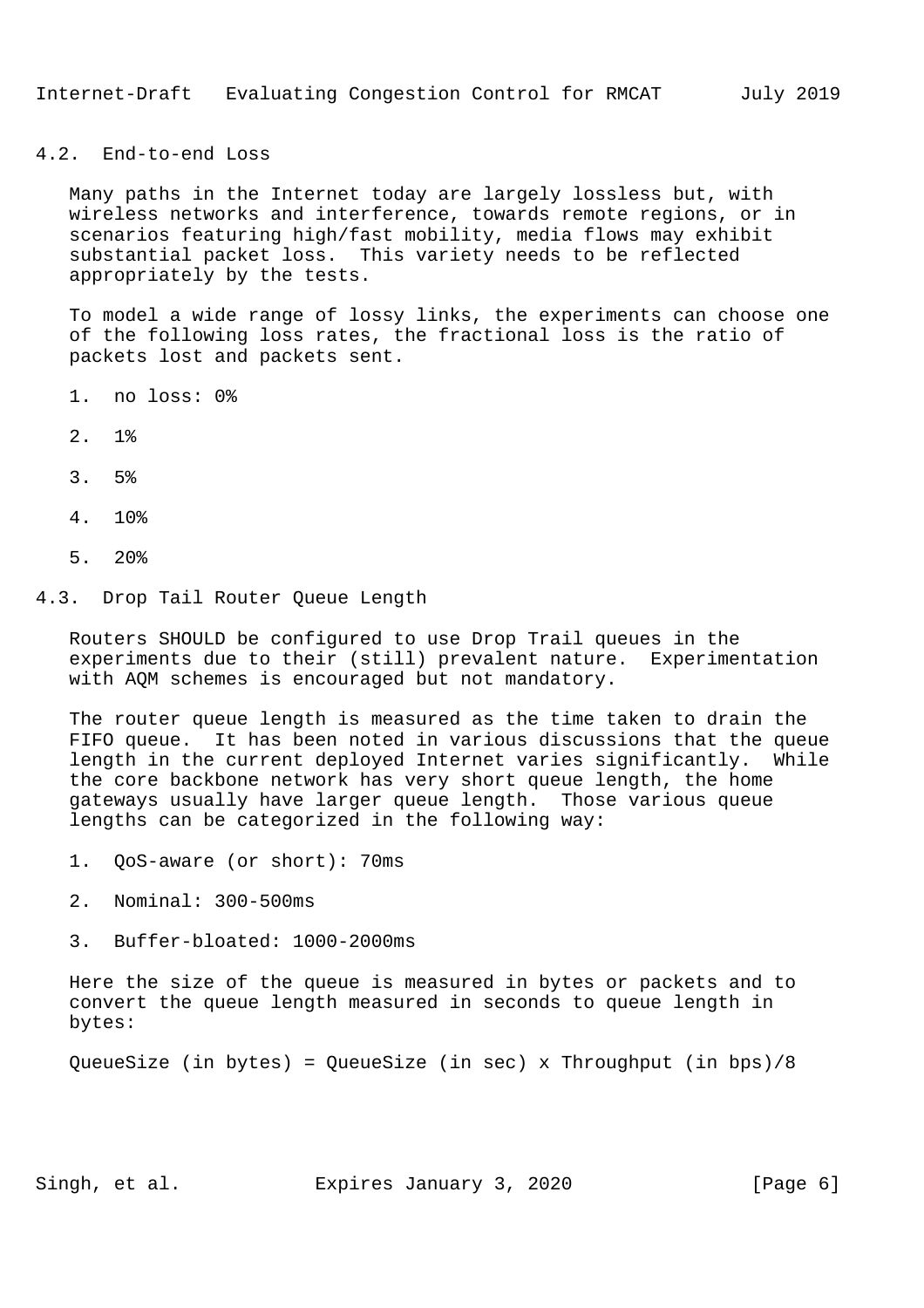#### 4.4. Loss generation model

 Many models for generating packet loss are available, some yield correlated, others independent losses; losses can also be extracted from packet traces. As a (simple) minimum loss model with minimal parameterization (i.e., the loss rate), independent random losses must be used in the evaluation.

 It is known that independent loss models may reflect reality poorly and hence more sophisticated loss models could be considered. Suitable models for correlated losses includes the Gilbert-Elliot model and losses generated by modeling a queue including its (different) drop behaviors.

## 4.5. Jitter models

 This section defines jitter models for the purposes of this document. When jitter is to be applied to both the congestion controlled RTP flow and any competing flow (such as a TCP competing flow), the competing flow will use the jitter definition below that does not allow for re-ordering of packets on the competing flow (see NR-RBPDV definition below).

 Jitter is an overloaded term in communications. Its meaning is typically associated with the variation of a metric (e.g., delay) with respect to some reference metric (e.g., average delay or minimum delay). For example, RFC 3550 jitter is a smoothed estimate of jitter which is particularly meaningful if the underlying packet delay variation was caused by a Gaussian random process.

 Because jitter is an overloaded term, we instead use the term Packet Delay Variation (PDV) to describe the variation of delay of individual packets in the same sense as the IETF IPPM WG has defined PDV in their documents (e.g., RFC 3393) and as the ITU-T SG16 has defined IP Packet Delay Variation (IPDV) in their documents (e.g., Y.1540).

 Most PDV distributions in packet network systems are one-sided distributions (the measurement of which with a finite number of measurement samples result in one-sided histograms). In the usual packet network transport case there is typically one packet that transited the network with the minimum delay, then a majority of packets also transit the system within some variation from this minimum delay, and then a minority of the packets transit the network with delays higher than the median or average transit time (these are outliers). Although infrequent, outliers can cause significant deleterious operation in adaptive systems and should be considered in rate adaptation designs for RTP congestion control.

Singh, et al. Expires January 3, 2020 [Page 7]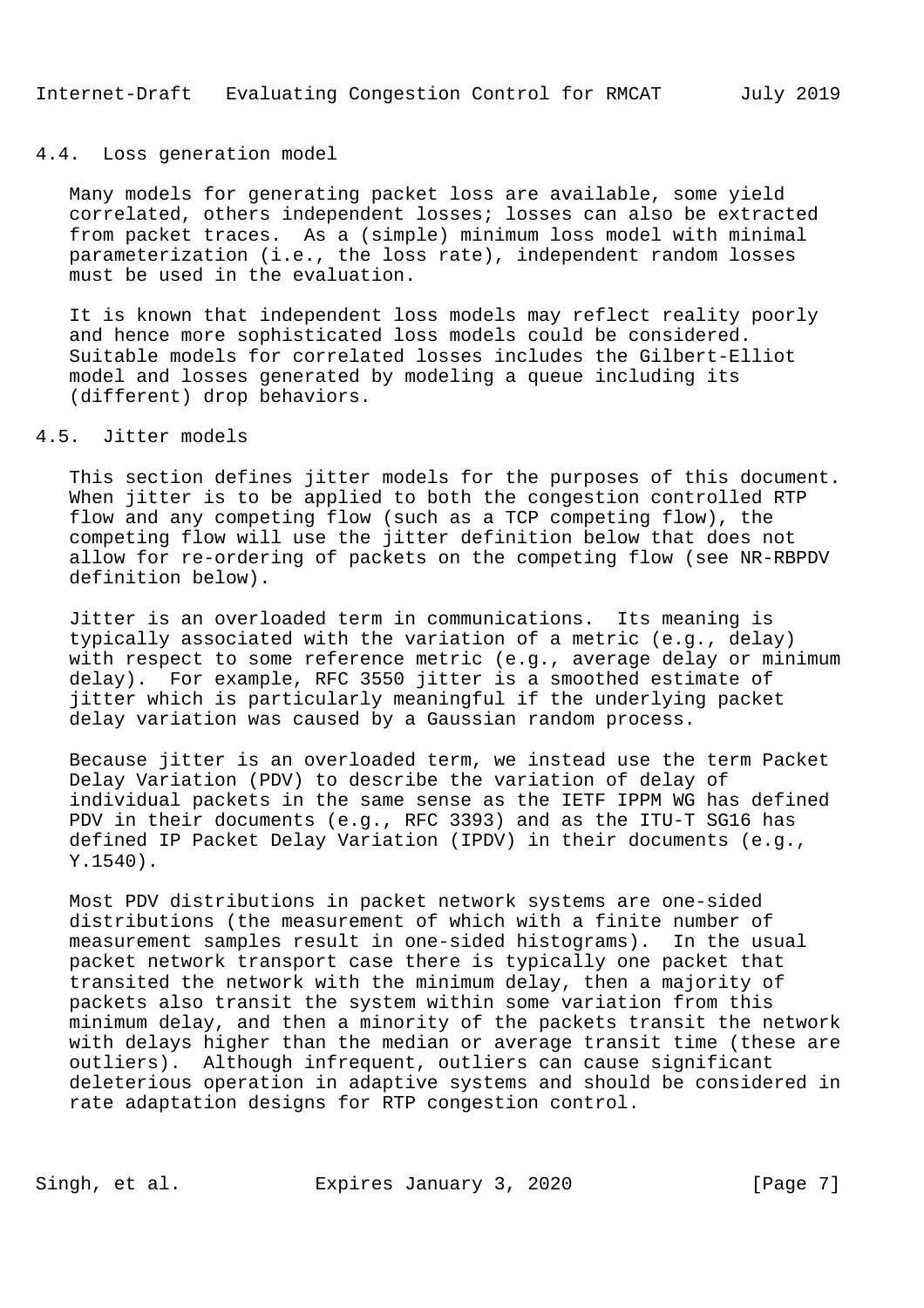In this section we define two different bounded PDV characteristics, 1) Random Bounded PDV and 2) Approximately Random Subject to No- Reordering Bounded PDV.

 The former, 1) Random Bounded PDV is presented for information only, while the latter, 2) Approximately Random Subject to No-Reordering Bounded PDV, must be used in the evaluation.

## 4.5.1. Random Bounded PDV (RBPDV)

 The RBPDV probability distribution function (PDF) is specified to be of some mathematically describable function which includes some practical minimum and maximum discrete values suitable for testing. For example, the minimum value, x min, might be specified as the minimum transit time packet and the maximum value, x\_max, might be defined to be two standard deviations higher than the mean.

 Since we are typically interested in the distribution relative to the mean delay packet, we define the zero mean PDV sample, z(n), to be  $z(n) = x(n) - x$  mean, where  $x(n)$  is a sample of the RBPDV random variable x and x mean is the mean of x.

We assume here that  $s(n)$  is the original source time of packet n and the post-jitter induced emission time,  $j(n)$ , for packet n is  $j(n)$  =  $\{[z(n) + x_mean] + s(n)\}\.$  It follows that the separation in the postjitter time of packets n and  $n+1$  is  $\{[s(n+1)-s(n)] - [z(n)-z(n+1)]\}$ . Since the first term is always a positive quantity, we note that packet reordering at the receiver is possible whenever the second term is greater than the first. Said another way, whenever the difference in possible zero mean PDV sample delays (i.e., [x\_max x\_min]) exceeds the inter-departure time of any two sent packets, we have the possibility of packet re-ordering.

 There are important use cases in real networks where packets can become re-ordered such as in load balancing topologies and during route changes. However, for the vast majority of cases there is no packet re-ordering because most of the time packets follow the same path. Due to this, if a packet becomes overly delayed, the packets after it on that flow are also delayed. This is especially true for mobile wireless links where there are per-flow queues prior to base station scheduling. Owing to this important use case, we define another PDV profile similar to the above, but one that does not allow for re-ordering within a flow.

Singh, et al. Expires January 3, 2020 [Page 8]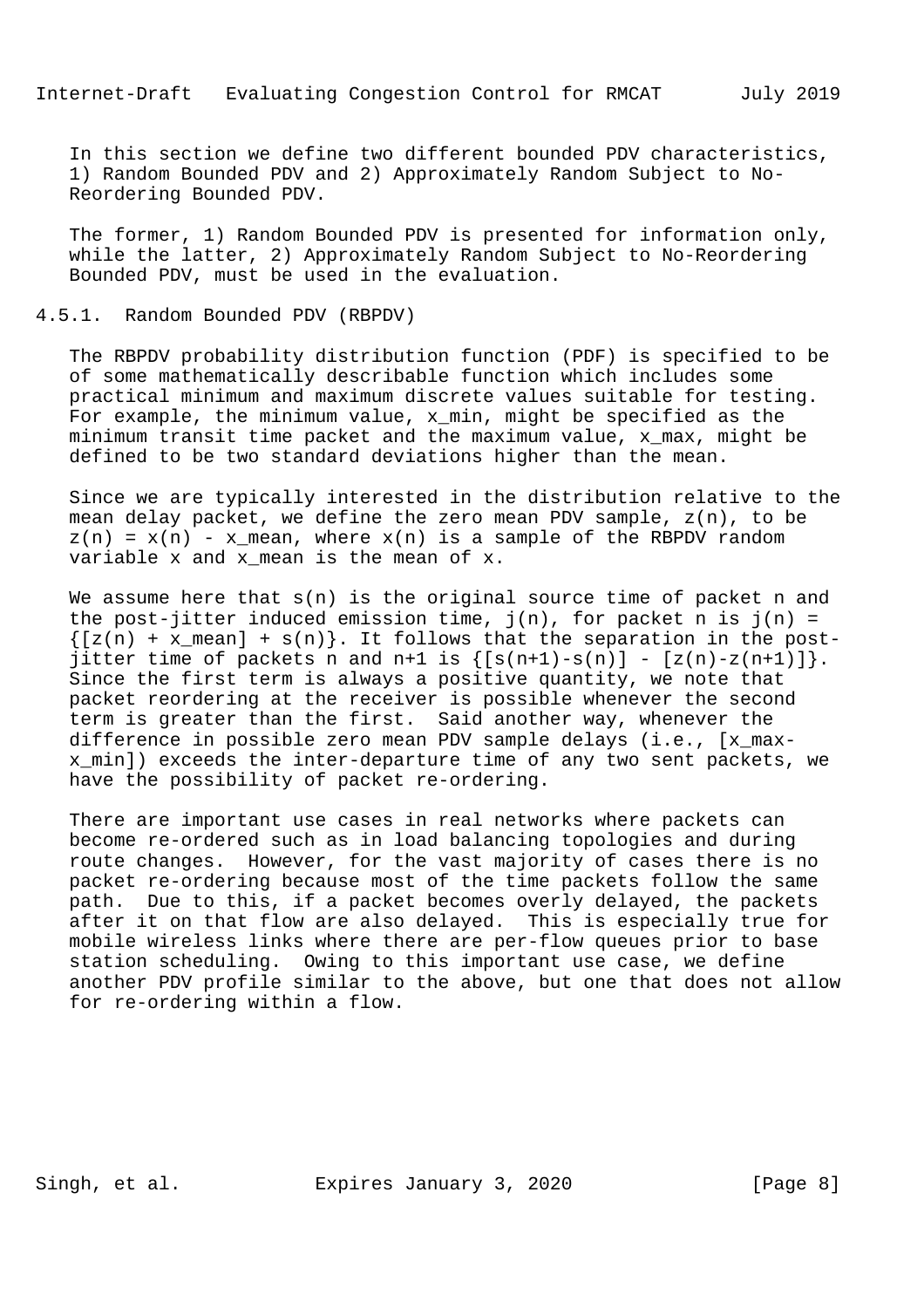4.5.2. Approximately Random Subject to No-Reordering Bounded PDV (NR- RPVD)

 No Reordering RPDV, NR-RPVD, is defined similarly to the above with one important exception. Let serial(n) be defined as the serialization delay of packet n at the lowest bottleneck link rate (or other appropriate rate) in a given test. Then we produce all the post-jitter values for j(n) for n = 1, 2, ... N, where N is the length of the source sequence s to be offset-ed. The exception can be stated as follows: We revisit all  $j(n)$  beginning from index  $n=2$ , and if  $j(n)$  is determined to be less than  $[j(n-1)+\text{serial}(n-1)]$ , we redefine  $j(n)$  to be equal to  $[j(n-1)+\text{serial}(n-1)]$  and continue for all remaining n (i.e.,  $n = 3, 4, ... N$ ). This models the case where the packet n is sent immediately after packet (n-1) at the bottleneck link rate. Although this is generally the theoretical minimum in that it assumes that no other packets from other flows are in-between packet n and n+1 at the bottleneck link, it is a reasonable assumption for per flow queuing.

 We note that this assumption holds for some important exception cases, such as packets immediately following outliers. There are a multitude of software controlled elements common on end-to-end Internet paths (such as firewalls, ALGs and other middleboxes) which stop processing packets while servicing other functions (e.g., garbage collection). Often these devices do not drop packets, but rather queue them for later processing and cause many of the outliers. Thus NR-RPVD models this particular use case (assuming serial(n+1) is defined appropriately for the device causing the outlier) and thus is believed to be important for adaptation development for congestion controlled RTP streams.

4.5.3. Recommended distribution

 Whether Random Bounded PDV or Approximately Random Subject to No- Reordering Bounded PDV, it is recommended that z(n) is distributed according to a truncated Gaussian for the above jitter models:

 $z(n)$   $\sim$   $\left|\max(\min(N(0, std^2), N\_STD * std), -N\_STD * std)\right|$ 

 where N(0, std^2) is the Gaussian distribution with zero mean and standard deviation std. Recommended values:

 $o$  std = 5  $ms$ 

o N\_STD = 3

Singh, et al. Expires January 3, 2020 [Page 9]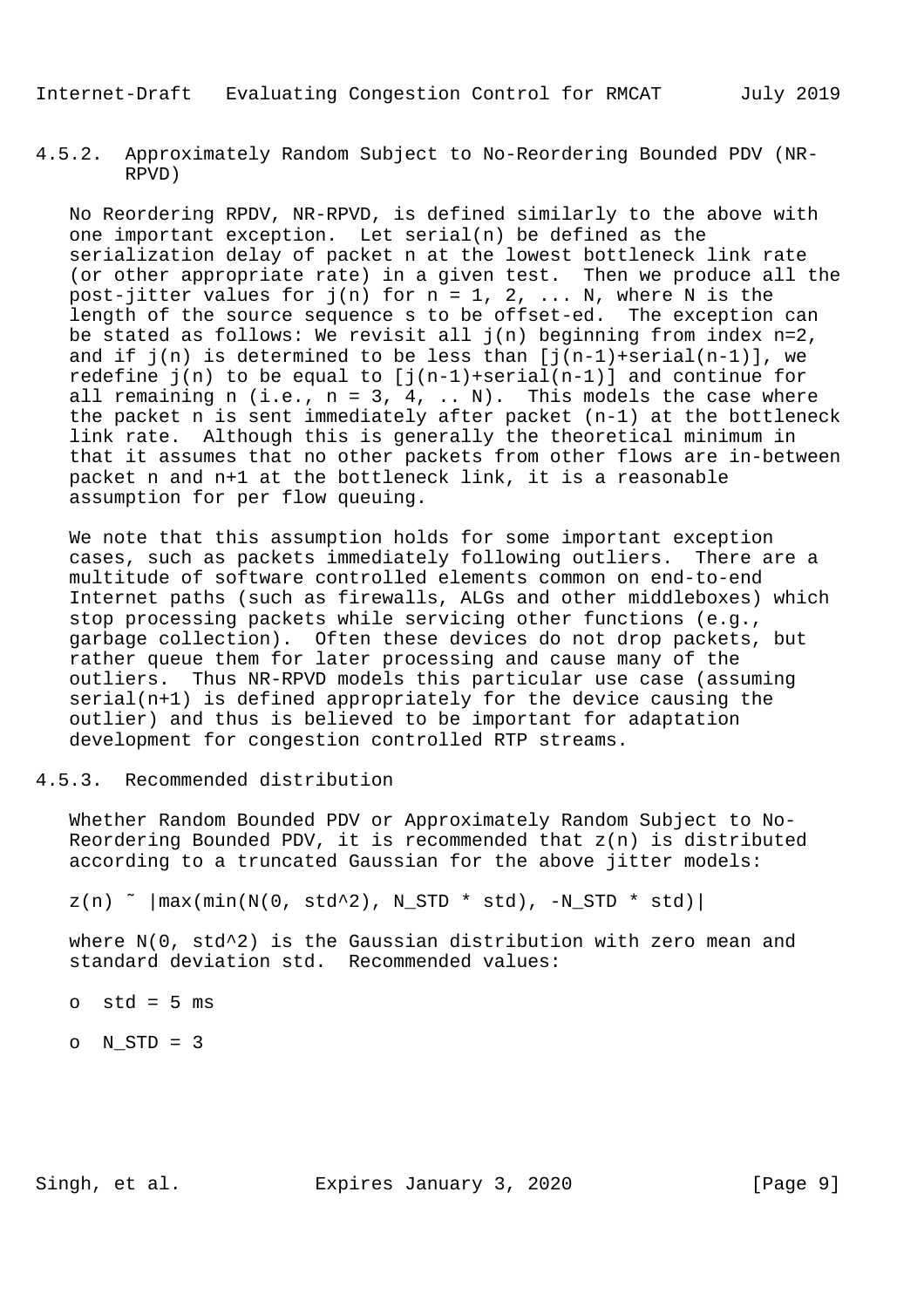5. WiFi or Cellular Links

 [I-D.ietf-rmcat-wireless-tests] describes the test cases to simulate networks with wireless links. The document describes mechanism to simulate both cellular and WiFi networks.

- 6. Traffic Models
- 6.1. TCP traffic model

 Long-lived TCP flows will download data throughout the session and are expected to have infinite amount of data to send or receive. This roughly applies, for example, when downloading software distributions.

 Each short TCP flow is modeled as a sequence of file downloads interleaved with idle periods. Not all short TCP flows start at the same time, i.e., some start in the ON state while others start in the OFF state.

 The short TCP flows can be modeled as follows: 30 connections start simultaneously fetching small (30-50 KB) amounts of data. This covers the case where the short TCP flows are not fetching a video file.

 The idle period between bursts of starting a group of TCP flows is typically derived from an exponential distribution with the mean value of 10 seconds.

 [These values were picked based on the data available at http://httparchive.org/interesting.php as of October 2015].

 Many different TCP congestion control schemes are deployed today. Therefore, experimentation with a range of different schemes, especially including CUBIC, is encouraged. Experiments MUST document in detail which congestion control schemes they tested against and which parameters were used.

#### 6.2. RTP Video model

 [I-D.ietf-rmcat-video-traffic-model] describes two types of video traffic models for evaluating candidate algorithms for RTP congestion control. The first model statistically characterizes the behavior of a video encoder. Whereas the second model uses video traces.

 For example, test sequences are available at: [xiph-seq] and [HEVC-seq]. The currently chosen video streams are: Foreman and FourPeople.

Singh, et al. Expires January 3, 2020 [Page 10]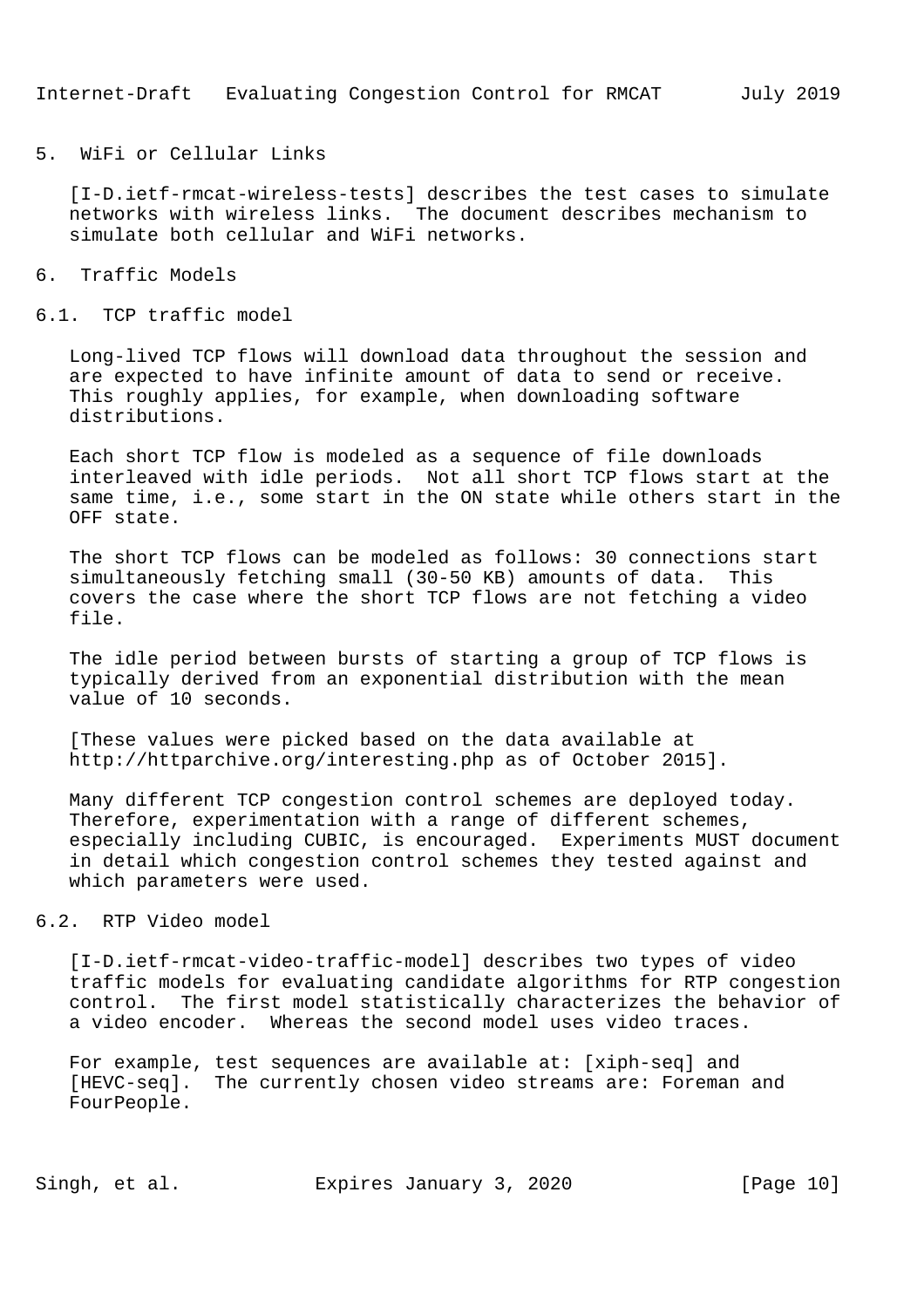## 6.3. Background UDP

 Background UDP flow is modeled as a constant bit rate (CBR) flow. It will download data at a particular CBR rate for the complete session, or will change to particular CBR rate at predefined intervals. The inter packet interval is calculated based on the CBR and the packet size (is typically set to the path MTU size, the default value can be 1500 bytes).

 Note that new transport protocols such as QUIC may use UDP but, due to their congestion control algorithms, will exhibit behavior conceptually similar in nature to TCP flows above and can thus be subsumed by the above, including the division into short- and long lived flows. As QUIC evolves independently of TCP congestion control algorithms, its future congestion control SHOULD be considered as competing traffic as appropriate.

#### 7. Security Considerations

 This document specifies evaluation criteria and parameters for assessing and comparing the performance of congestion control protocola and algorithm for real-time communication. This memo itself is thus not subject to security considerations but the protocols and algorithms evaluated may be. In particular, successful operation under all tests defined in this document may suffice for a comparative evaluation but must not be interpreted that the protocol is free of risks when deployed on the Internet as briefly described in the following by example.

 Such evaluations are expected to be carried out in controlled environments for limited numbers of parallel flows. As such, these evaluations are by definition limited and will not be able to systematically consider possible interactions or very large groups of communicating nodes under all possible circumstances, so that careful protocol design is advised to avoid incidentally contributing traffic that could lead to unstable networks, e.g., (local) congestion collapse.

 This specification focuses on assessing the regular operation of the protocols and algorithms under considerations. It does not suggest checks against malicious use of the protocols -- by the sender, the receiver, or intermediate parties, e.g., through faked, dropped, replicated, or modified congestion signals. It is up to the protocol specifications themselves to ensure that authenticity, integrity, and/or plausibility of received signals are checked and the appropriate actions (or non-actions) are taken.

Singh, et al. Expires January 3, 2020 [Page 11]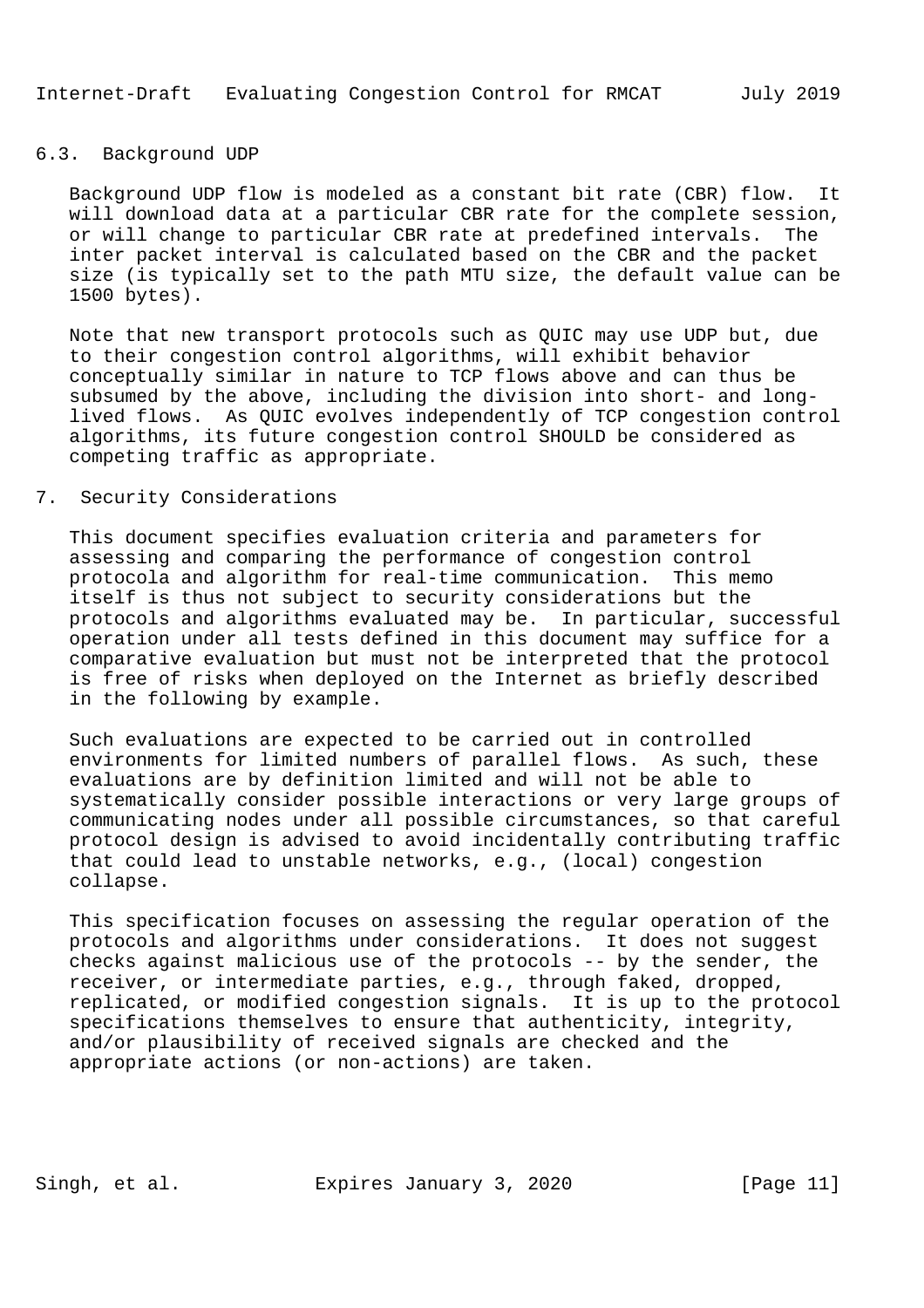8. IANA Considerations

There are no IANA impacts in this memo.

9. Contributors

 The content and concepts within this document are a product of the discussion carried out in the Design Team.

Michael Ramalho provided the text for the Jitter model.

10. Acknowledgments

 Much of this document is derived from previous work on congestion control at the IETF.

 The authors would like to thank Harald Alvestrand, Anna Brunstrom, Luca De Cicco, Wesley Eddy, Lars Eggert, Kevin Gross, Vinayak Hegde, Randell Jesup, Mirja Kuehlewind, Karen Nielsen, Piers O'Hanlon, Colin Perkins, Michael Ramalho, Zaheduzzaman Sarker, Timothy B. Terriberry, Michael Welzl, Mo Zanaty, and Xiaoqing Zhu for providing valuable feedback on earlier versions of this draft. Additionally, also thank the participants of the design team for their comments and discussion related to the evaluation criteria.

- 11. References
- 11.1. Normative References

[I-D.ietf-rmcat-cc-requirements]

 Jesup, R. and Z. Sarker, "Congestion Control Requirements for Interactive Real-Time Media", draft-ietf-rmcat-cc requirements-09 (work in progress), December 2014.

[I-D.ietf-rmcat-wireless-tests]

 Sarker, Z., Johansson, I., Zhu, X., Fu, J., Tan, W., and M. Ramalho, "Evaluation Test Cases for Interactive Real- Time Media over Wireless Networks", draft-ietf-rmcat wireless-tests-07 (work in progress), July 2019.

 [RFC3550] Schulzrinne, H., Casner, S., Frederick, R., and V. Jacobson, "RTP: A Transport Protocol for Real-Time Applications", STD 64, RFC 3550, DOI 10.17487/RFC3550, July 2003, <https://www.rfc-editor.org/info/rfc3550>.

Singh, et al. Expires January 3, 2020 [Page 12]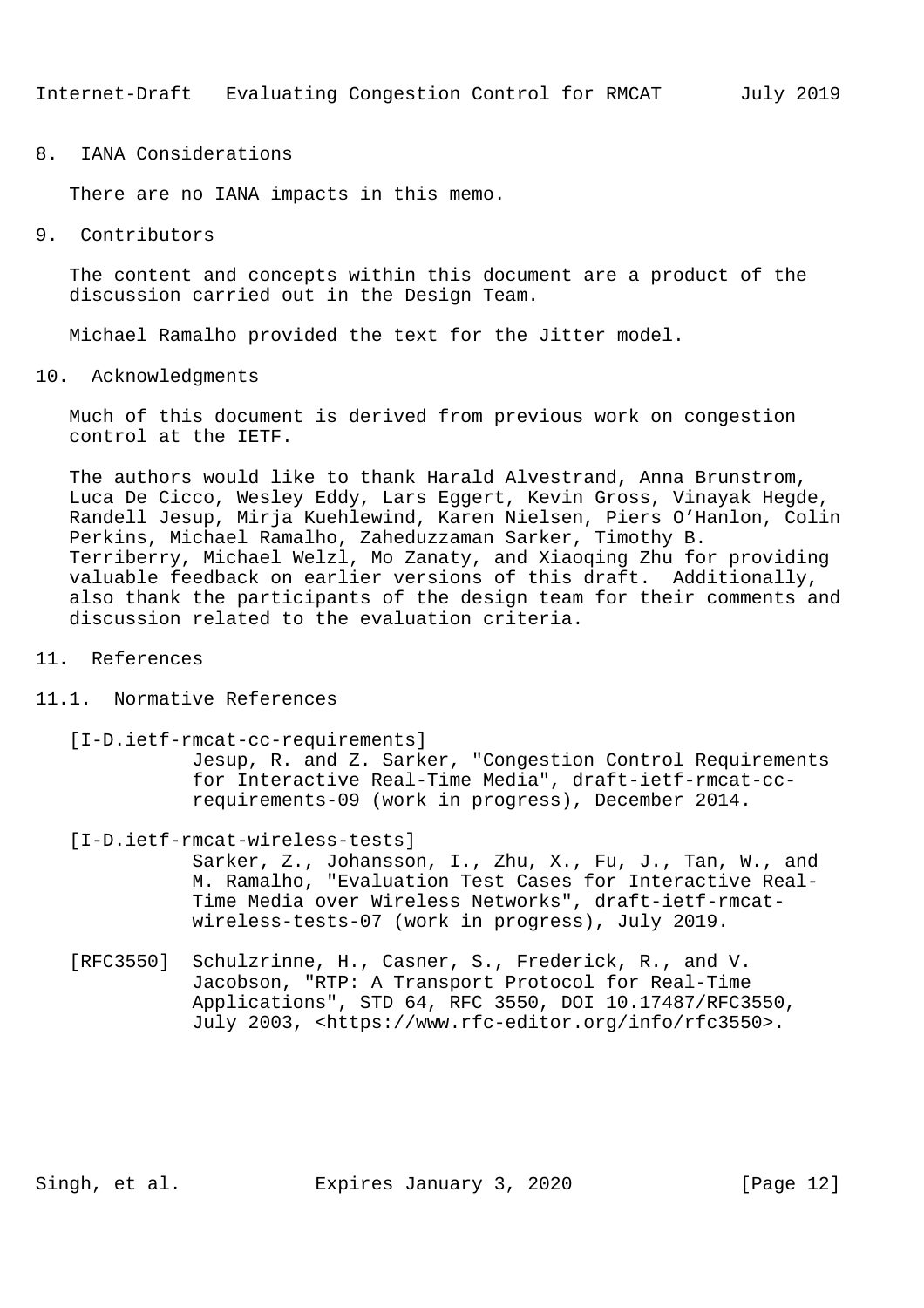- [RFC3551] Schulzrinne, H. and S. Casner, "RTP Profile for Audio and Video Conferences with Minimal Control", STD 65, RFC 3551, DOI 10.17487/RFC3551, July 2003, <https://www.rfc-editor.org/info/rfc3551>.
- [RFC3611] Friedman, T., Ed., Caceres, R., Ed., and A. Clark, Ed., "RTP Control Protocol Extended Reports (RTCP XR)", RFC 3611, DOI 10.17487/RFC3611, November 2003, <https://www.rfc-editor.org/info/rfc3611>.
- [RFC4585] Ott, J., Wenger, S., Sato, N., Burmeister, C., and J. Rey, "Extended RTP Profile for Real-time Transport Control Protocol (RTCP)-Based Feedback (RTP/AVPF)", RFC 4585, DOI 10.17487/RFC4585, July 2006, <https://www.rfc-editor.org/info/rfc4585>.
- [RFC5506] Johansson, I. and M. Westerlund, "Support for Reduced-Size Real-Time Transport Control Protocol (RTCP): Opportunities and Consequences", RFC 5506, DOI 10.17487/RFC5506, April 2009, <https://www.rfc-editor.org/info/rfc5506>.
- [RFC8083] Perkins, C. and V. Singh, "Multimedia Congestion Control: Circuit Breakers for Unicast RTP Sessions", RFC 8083, DOI 10.17487/RFC8083, March 2017, <https://www.rfc-editor.org/info/rfc8083>.
- 11.2. Informative References
	- [HEVC-seq]

 HEVC, "Test Sequences", http://www.netlab.tkk.fi/˜varun/test\_sequences/ .

[I-D.ietf-netvc-testing]

 Daede, T., Norkin, A., and I. Brailovskiy, "Video Codec Testing and Quality Measurement", draft-ietf-netvc testing-08 (work in progress), January 2019.

[I-D.ietf-rmcat-eval-test]

 Sarker, Z., Singh, V., Zhu, X., and M. Ramalho, "Test Cases for Evaluating RMCAT Proposals", draft-ietf-rmcat eval-test-10 (work in progress), May 2019.

[I-D.ietf-rmcat-video-traffic-model]

 Zhu, X., Cruz, S., and Z. Sarker, "Video Traffic Models for RTP Congestion Control Evaluations", draft-ietf-rmcat video-traffic-model-07 (work in progress), February 2019.

Singh, et al. Expires January 3, 2020 [Page 13]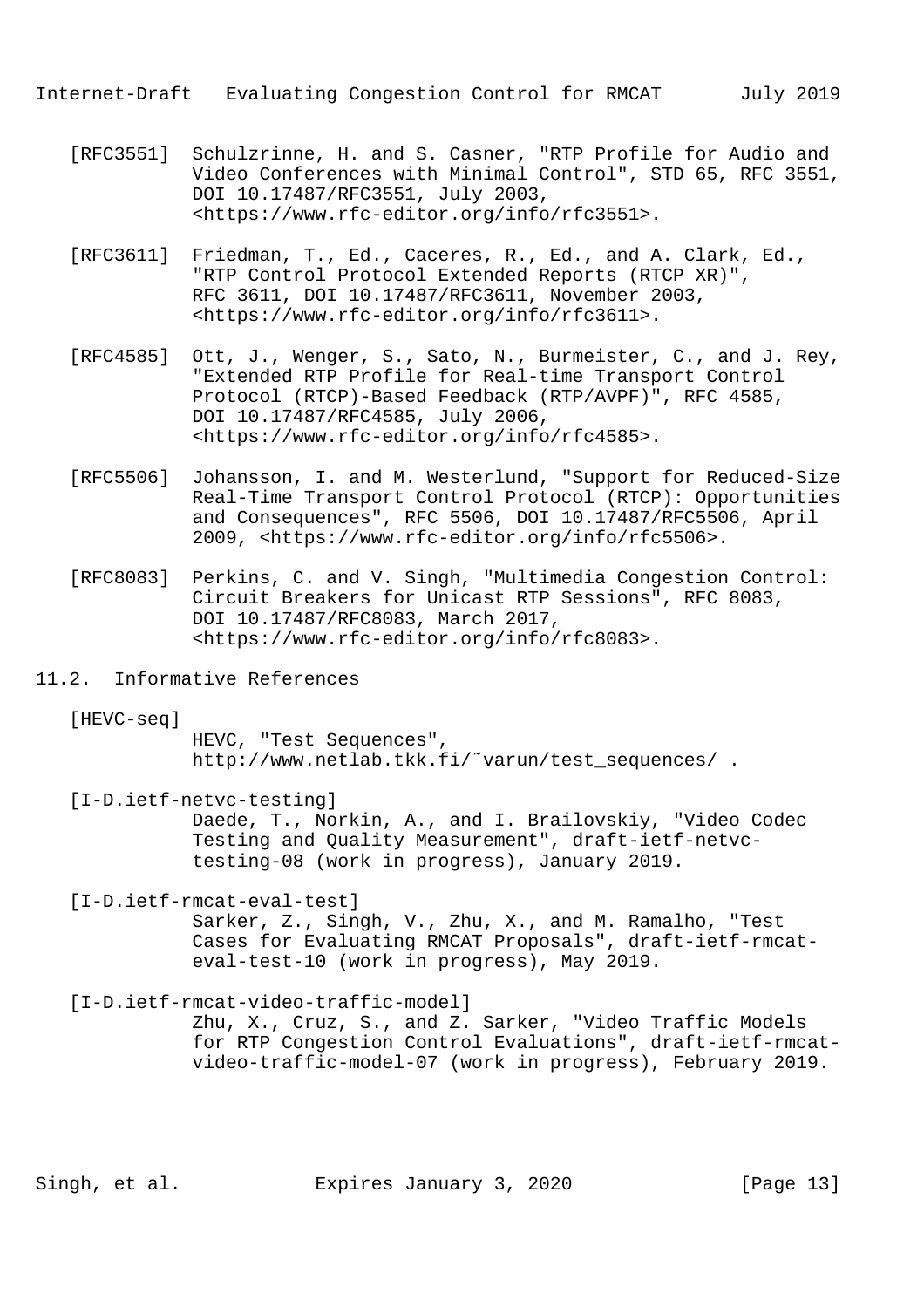- [RFC5033] Floyd, S. and M. Allman, "Specifying New Congestion Control Algorithms", BCP 133, RFC 5033, DOI 10.17487/RFC5033, August 2007, <https://www.rfc-editor.org/info/rfc5033>.
- [RFC5166] Floyd, S., Ed., "Metrics for the Evaluation of Congestion Control Mechanisms", RFC 5166, DOI 10.17487/RFC5166, March 2008, <https://www.rfc-editor.org/info/rfc5166>.
- [RFC5681] Allman, M., Paxson, V., and E. Blanton, "TCP Congestion Control", RFC 5681, DOI 10.17487/RFC5681, September 2009, <https://www.rfc-editor.org/info/rfc5681>.
- [SA4-LR] S4-050560, 3GPP., "Error Patterns for MBMS Streaming over UTRAN and GERAN", 3GPP S4-050560, 5 2008.

## [TCP-eval-suite]

 Lachlan, A., Marcondes, C., Floyd, S., Dunn, L., Guillier, R., Gang, W., Eggert, L., Ha, S., and I. Rhee, "Towards a Common TCP Evaluation Suite", Proc. PFLDnet. 2008, August 2008.

### [xiph-seq] Daede, T., "Video Test Media Set",

https://people.xiph.org/˜tdaede/sets/ .

#### Appendix A. Application Trade-off

 Application trade-off is yet to be defined. see RMCAT requirements [I-D.ietf-rmcat-cc-requirements] document. Perhaps each experiment should define the application's expectation or trade-off.

A.1. Measuring Quality

 No quality metric is defined for performance evaluation, it is currently an open issue. However, there is consensus that congestion control algorithm should be able to show that it is useful for interactive video by performing analysis using a real codec and video sequences.

Appendix B. Change Log

 Note to the RFC-Editor: please remove this section prior to publication as an RFC.

Singh, et al. Expires January 3, 2020 [Page 14]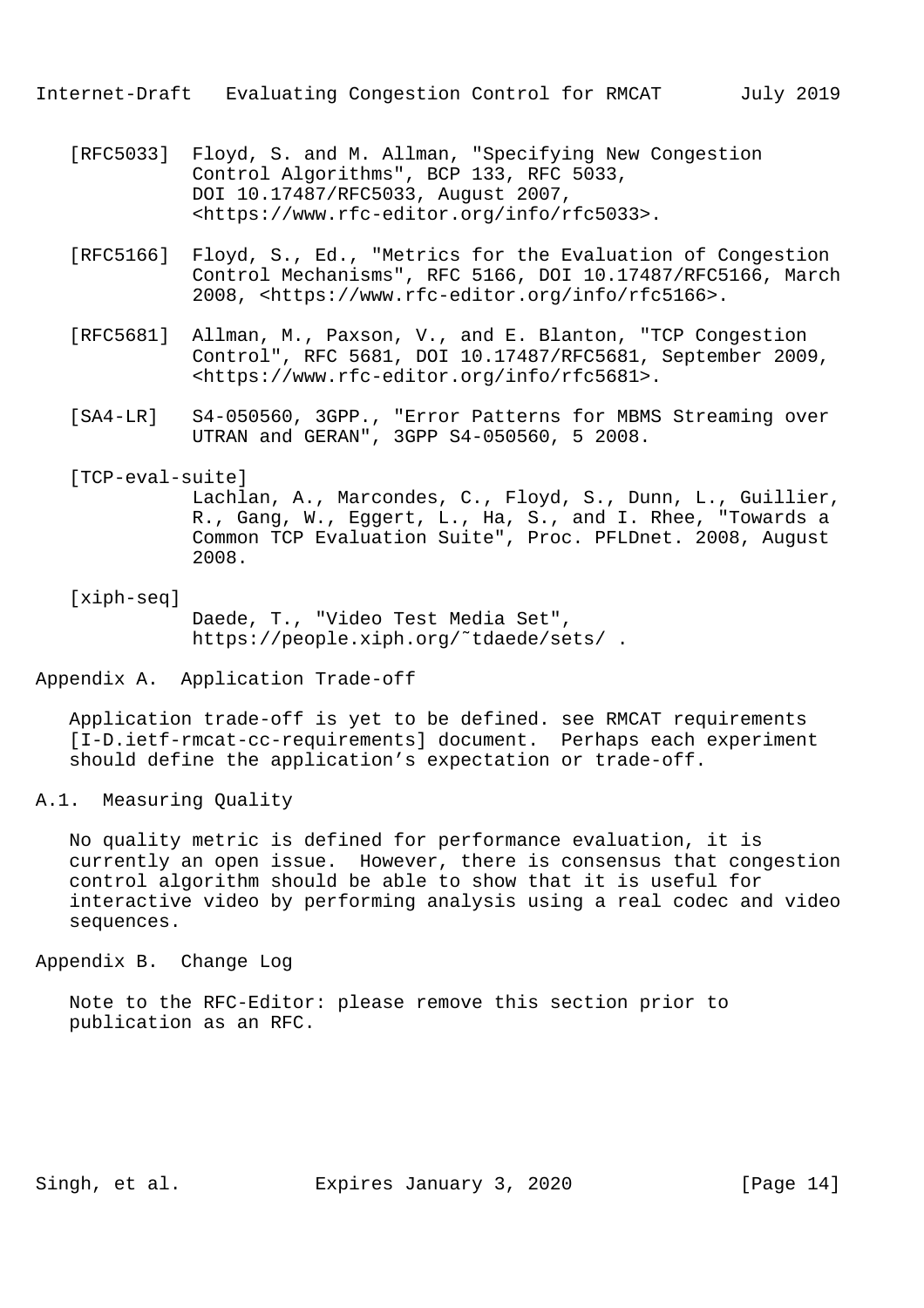B.1. Changes in draft-ietf-rmcat-eval-criteria-07

Updated the draft according to the discussion at IETF-101.

- o Updated the discussion on fairness. Thanks to Xiaoqing Zhu for providing text.
- o Fixed a simple loss model and provided pointers to more sophisticated ones.
- o Fixed the choice of the jitter model.
- B.2. Changes in draft-ietf-rmcat-eval-criteria-06
	- o Updated Jitter.
- B.3. Changes in draft-ietf-rmcat-eval-criteria-05
	- o Improved text surrounding wireless tests, video sequences, and short-TCP model.
- B.4. Changes in draft-ietf-rmcat-eval-criteria-04
	- o Removed the guidelines section, as most of the sections are now covered: wireless tests, video model, etc.
	- o Improved Short TCP model based on the suggestion to use httparchive.org.
- B.5. Changes in draft-ietf-rmcat-eval-criteria-03
	- o Keep-alive version.
	- o Moved link parameters and traffic models from eval-test
- B.6. Changes in draft-ietf-rmcat-eval-criteria-02
	- o Incorporated fairness test as a working test.
	- o Updated text on mimimum evaluation requirements.
- B.7. Changes in draft-ietf-rmcat-eval-criteria-01
	- o Removed Appendix B.
	- o Removed Section on Evaluation Parameters.

Singh, et al. Expires January 3, 2020 [Page 15]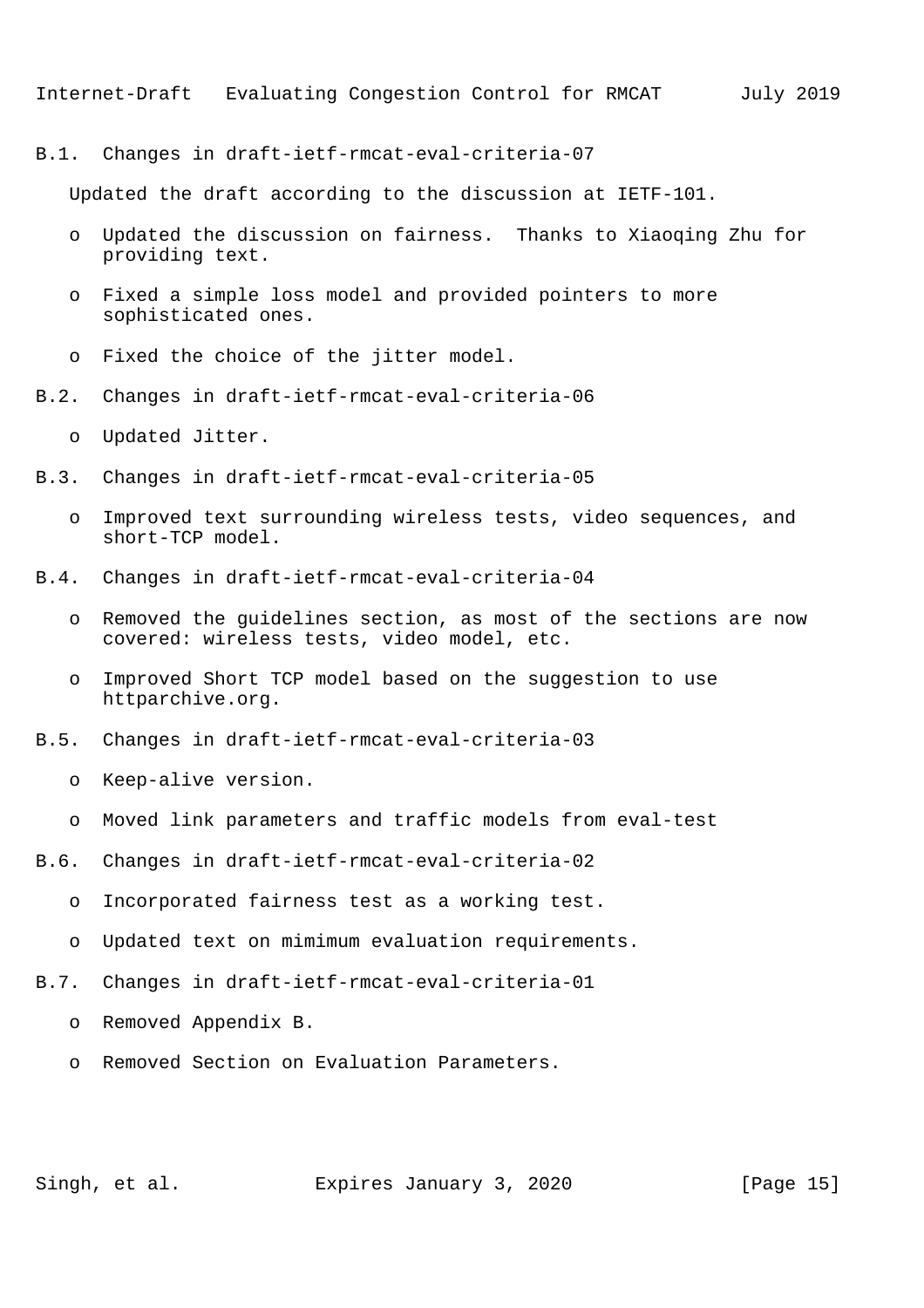- B.8. Changes in draft-ietf-rmcat-eval-criteria-00
	- o Updated references.
	- o Resubmitted as WG draft.
- B.9. Changes in draft-singh-rmcat-cc-eval-04
	- o Incorporate feedback from IETF 87, Berlin.
	- o Clarified metrics: convergence time, bandwidth utilization.
	- o Changed fairness criteria to fairness test.
	- o Added measuring pre- and post-repair loss.
	- o Added open issue of measuring video quality to appendix.
	- o clarified use of DropTail and AQM.
	- o Updated text in "Minimum Requirements for Evaluation"
- B.10. Changes in draft-singh-rmcat-cc-eval-03
	- o Incorporate the discussion within the design team.
	- o Added a section on evaluation parameters, it describes the flow and network characteristics.
	- o Added Appendix with self-fairness experiment.
	- o Changed bottleneck parameters from a proposal to an example set.
	- o

B.11. Changes in draft-singh-rmcat-cc-eval-02

o Added scenario descriptions.

B.12. Changes in draft-singh-rmcat-cc-eval-01

- o Removed QoE metrics.
- o Changed stability to steady-state.
- o Added measuring impact against few and many flows.
- o Added guideline for idle and data-limited periods.

Singh, et al. Expires January 3, 2020 [Page 16]